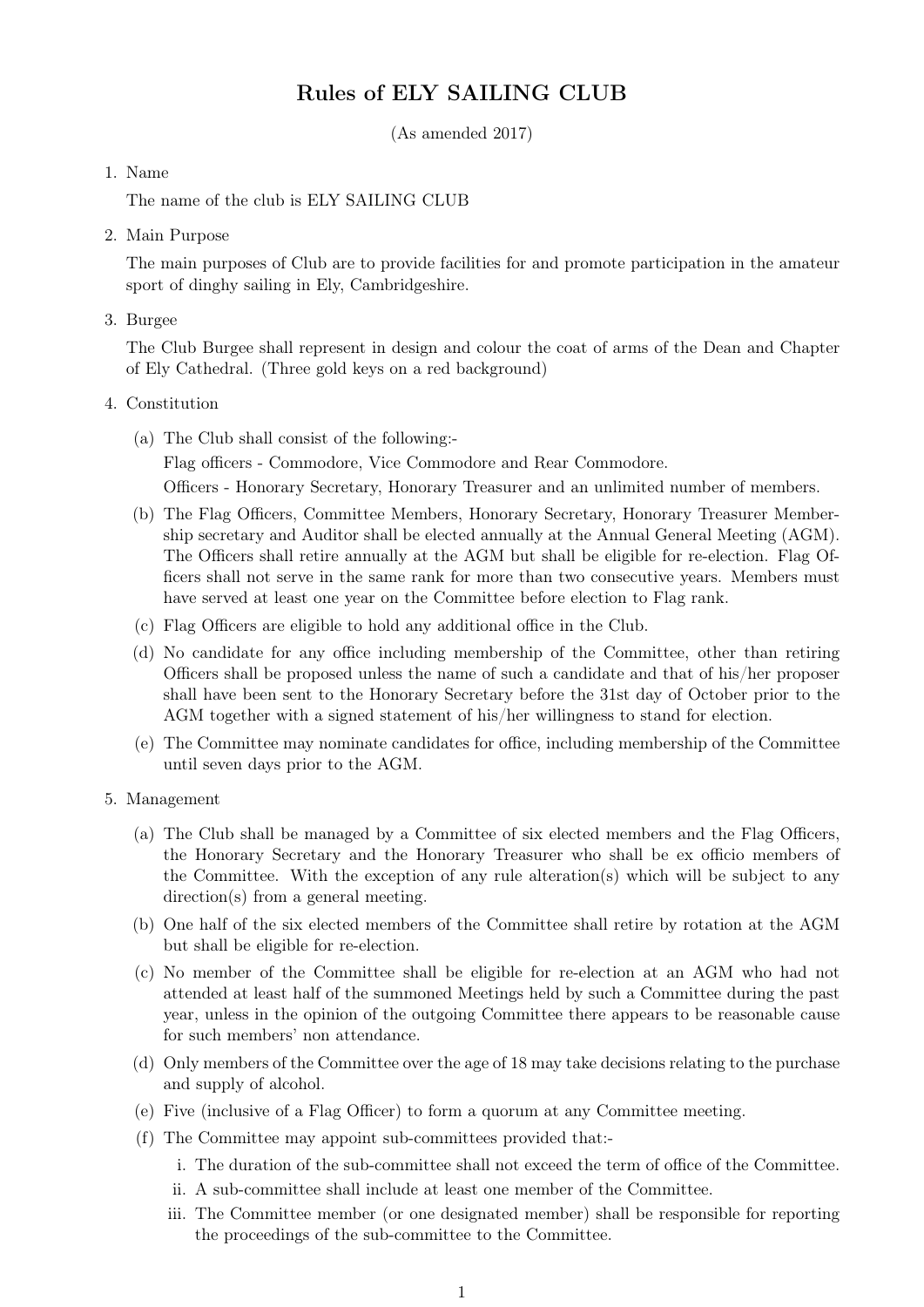- iv. Three to form a quorum at any sub-committee meeting.
- 6. Club Property
	- (a) The Club shall be entitled to buy, lease and sell or otherwise deal with real and leasehold property which shall be purchased, leased and sold or otherwise dealt with in pursuance of a resolution of the members of the Committee having a clear two thirds majority of the Committee members present voting on the said resolution and such property shall be vested in four members of the Club as Trustees for the Club upon the trusts set out in the Deed of Declaration of Trust made by the Trustees to be prepared and entered into before any transaction shall have been completed.
	- (b) The Trustees of such property shall be elected by the Club at a General Meeting and every vacancy among the Trustees shall be filled at the next suitable General Meeting. No member shall be elected as a Trustee without his/her consent previously being obtained in writing, and on his/her appointment each Trustee shall sign the necessary legal document as evidence of such an appointment. No person shall be at the same time a Trustee and Secretary or Treasurer of the Club. Any Trustee may be removed from office by resolution passed by a majority of members present and voting thereon at a General Meeting. Unless so removed every Trustee shall hold office until he/she resigns or ceases to be a member of the Club and has signed the necessary legal document witnessing his/her resignation and appointing a successor.
	- (c) All surplus income or profit are re-invested in the club. No surpluses or assets will be distributed to members or third parties.
	- (d) Dissolution of the club, any remaining assets shall be given or transferred to another registered CASC, a registered charity or the sport's governing body for use by them in related community sports.
- 7. Committee Meetings

Committee Meetings shall be held as often as found necessary and may be convened by the secretary at the request of a Flag Officer, or by three members of the Committee on seven days notice. The Chairman shall be the Senior Flag Officer present.

- 8. Annual General Meetings
	- (a) The date of the AGM shall be at such a time as shall be agreed by the Committee for a date between the end of the sailing season and the end of the calendar year, with four weeks written notice of the date (and the closing date for nominations and propositions to be in the hands of the Honorary Secretary) being posted o r e ma i l ed to all members. To elect Officers and members to fill the vacancies of the Committee, to receive a report and the Audited Statement of Accounts, consider any resolutions and set subscriptions for the following year.
	- (b) The Honorary Secretary shall give twenty eight days notice and details of the Agenda, in writing, to every member entitled to attend and vote.
	- (c) The quorum at the AGM shall be fifteen and in the event of no quorum being present the meeting will stand adjourned for seven days.
	- (d) All, bonafide, members present shall be entitled to a vote at a General Meeting. For these purposes a block membership is classed as one vote, a couple is classed as two votes and a family as four votes providing members are over the age of 16 years.
- 9. A Special General Meeting

A Special General Meeting may be called on the requisition of the Committee, or by any five members, including one Flag Officer, and shall be held within one month of the receipt of the requisition by the Honorary Secretary. The procedure for the calling of a Special General Meeting shall be as for the AGM and the quorum shall be the same, save that in the event of no quorum being present, the meeting will have to be re-convened by the Honorary Secretary with the proper length of notice being given.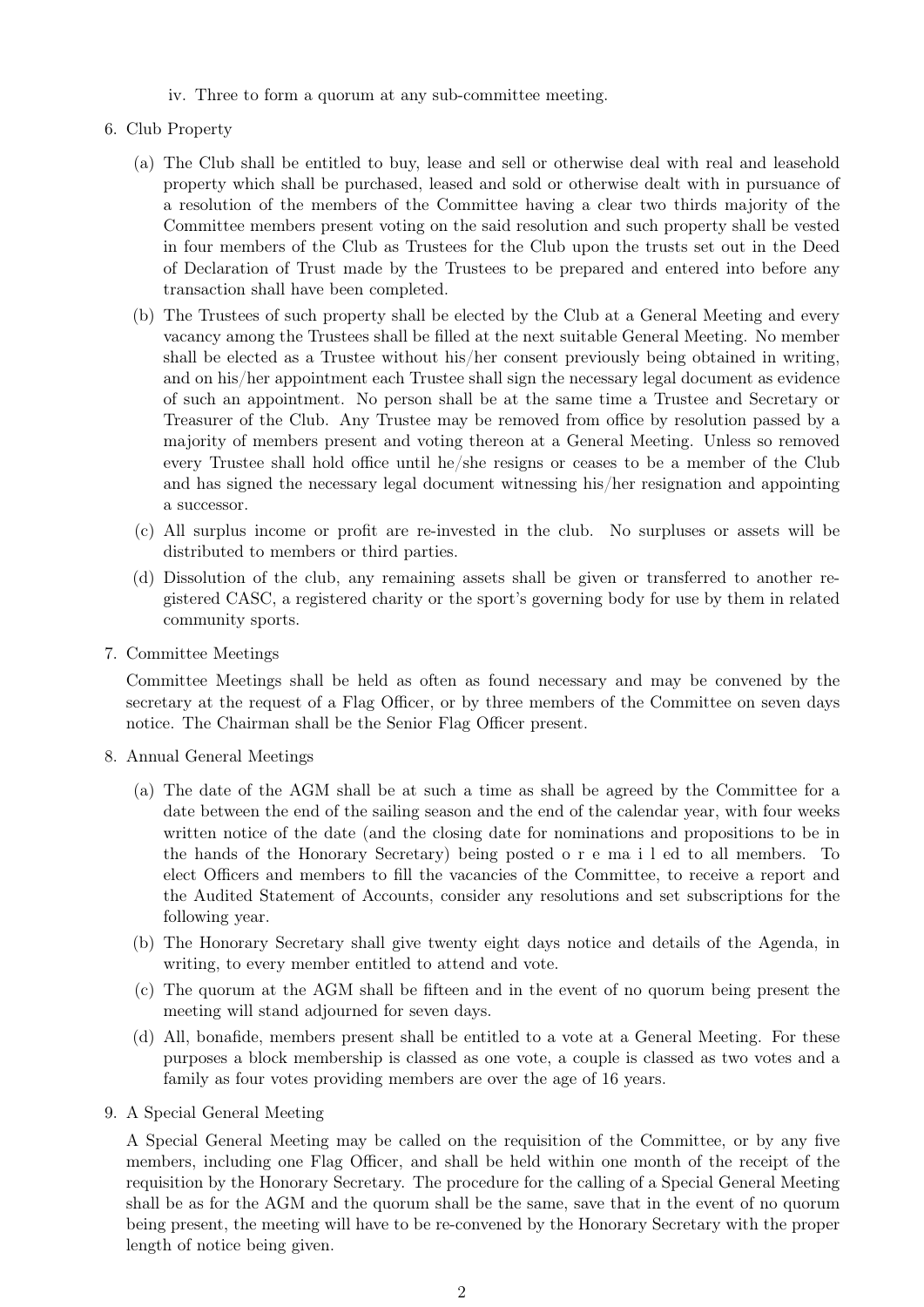- 10. Members
	- (a) Membership of the club shall be open to anyone interested in the sport of sailing on application regardless of sex, age, disability, ethnicity, nationality, sexual orientation, religion or other beliefs. However, limitation of membership according to available facilities is allowable on a non-discriminatory basis.
	- (b) Membership categories: Individual Sailing, Sailing Couple, Family, Sailing Adult with Crew (entitling the named member to bring unnamed non-members to crew for them, one per occasion), Sailing Cadet (6 – 16 years) plus Social Adult, Youth (17-21years), Social Adult and an Associate being a bonafide sailing member of another Sailing Club affiliated to the RYA.
	- (c) New applicants shall be granted membership following receipt of the application form and appropriate fee.
	- (d) The Honorary Membership Secretary shall notify new members by letter, drawing attention to the Club Rules and By-laws as exhibited in the Clubhouse. An up to date Roll of Members shall also be maintained in the Clubhouse.
	- (e) Members shall be expected to carry out at least two duties each year, with exemptions to be granted at the committee's discretion.
	- (f) The payment of the appropriate subscription fee is the member's distinct acknowledgement that they are bound by the Rules and By-laws of the Club and any alterations therein which may from time to time be made and are subject to the restrictions imposed and the penalties therein provided.
	- (g) An expelled member cannot reapply for membership for a period of 12 months following their expulsion.
	- (h) The Committee shall have the power to create block memberships for various organisations at their discretion. All such persons admitted to membership under this provision shall be individually bound to the rules as otherwise herein mentioned.
	- (i) Cadet members (over the age of six but under the age of sixteen years) will have the rights granted to them and be subject to restrictions and payment of subscriptions in accordance with resolutions made by the Committee from time to time.
	- (j) Persons participate in any of the Club's Training Courses will become members before the course commences, on payment of the Training Fees.
	- (k) No one may be admitted to membership or be admitted as a candidate for membership to any of the privileges of the membership without an interval of at least two days between their becoming members and their admission to the Club.
- 11. Subscriptions
	- (a) The annual subscriptions and other charges shall be fixed at the AGM and shall apply from 1st January of the following year.
	- (b) The Club subscription year runs from the 1st January to 31st December each year. Members joining after 30th June are entitled to a fifty percent reduction in that year.
	- (c) Any member who is out of the British Isles for 12 months (1st January to 31st December) shall be excused the payment for that year or years.
	- (d) A cadet member in full time education after the age of 16 may at the Committees discretion, (continue to) pay cadet membership fee.
	- (e) Any member who, after due warning has not paid their subscription by the 31st March shall be deemed to have resigned from the Club and will not be entitled to the privileges of membership.
- 12. Resignation of Members

Any member who wishes to resign must do so in writing to the Honorary Membership Secretary who will remove their name from the roll of members.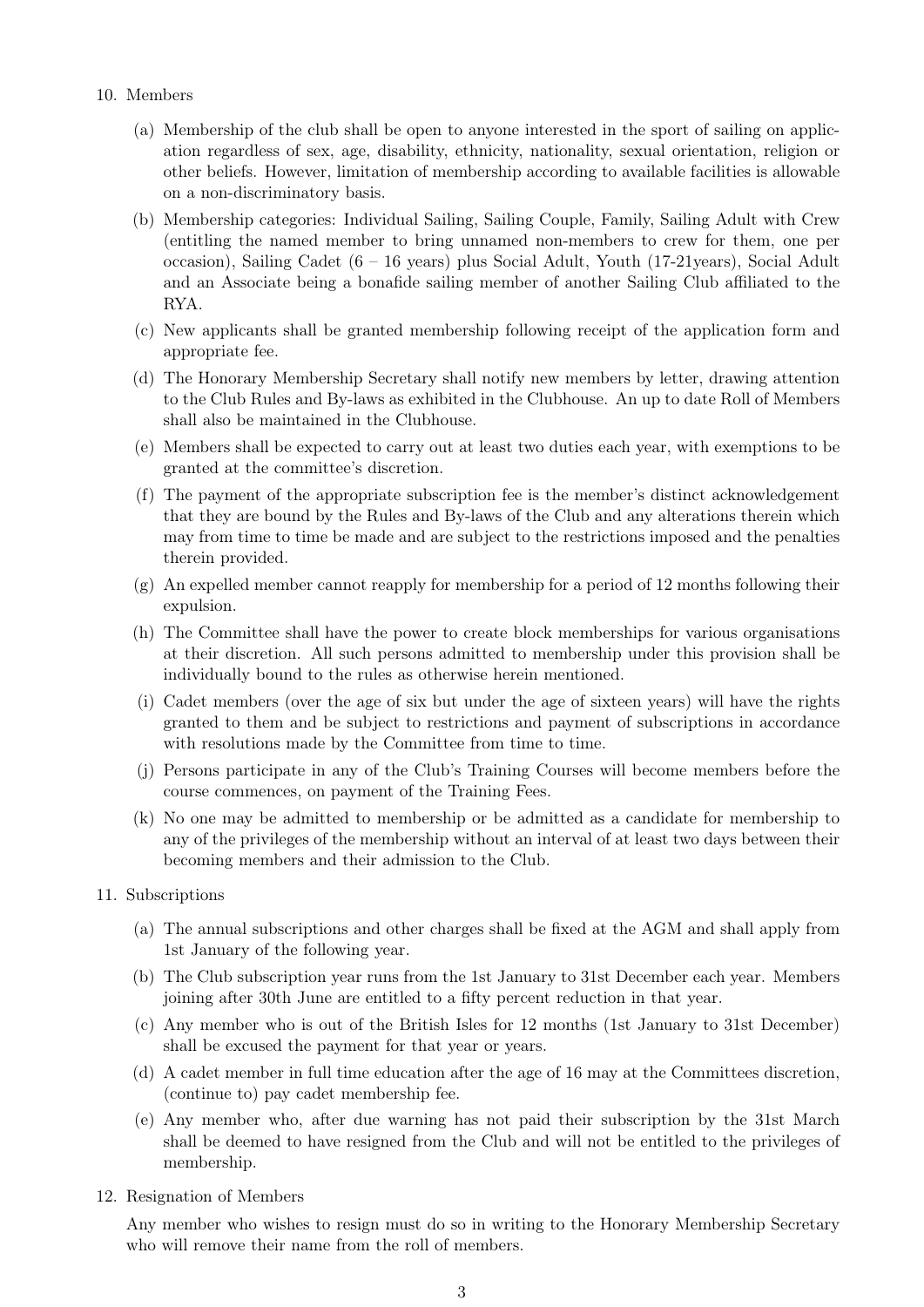## 13. Expulsion of Members

The Committee can cancel membership in order to maintain the best interests of the sport and the good conduct and interests of the club. The process for this will be dealt with at Committee meetings at which a two thirds of those eligible to vote must agree on the course of action to take. The person concerned will be notified in writing by the Honorary Secretary.

14. Appeal process in the event of refusal or expulsion from membership

An appeal shall be made in writing within seven days of the notification. It shall be heard by the Flag Officers and Trustees before the next Committee meeting. A two thirds majority is required namely 5 out of 7 on the action to take. This decision will be final and binding. A person so expelled shall forfeit all right to claim against the Club and its property.

15. Honorary Members

The Committee may recommend for election at a general meeting any person to be an Honorary Member of the Club on an annual basis who shall not be liable to pay an annual fee or subscription but shall enjoy all the privileges of membership but will not be eligible to vote at the general meeting of the Club.

16. Life Members

The Committee may recommend for election at a general meeting any Club member to be a Life Member in recognition of their service to the Club. They will not be liable to pay an annual fee or subscription but shall enjoy all the privileges of membership including voting at the general meeting of the Club.

## 17. Guests

Members may introduce guests into the Club for whom they are personally responsible under the following conditions:

- (a) They are accompanied by the member introducing them.
- (b) The same individual shall only be introduced on no more than three days in any one year.
- (c) No person which has been expelled membership shall be permitted as a guest for at least 12 months
- (d) A Member introducing a guest shall record their details in the book kept in the Club house.
- 18. Visitors

All members of other Yacht or Sailing Clubs affiliated to the RYA together with their bona fide supporters and Officials, participating in, or attending, pre arranged races, regattas, social functions, meetings or other activities connected with sailing at the Club premises shall become Affiliated Guests of the Club for the day or day's on which such events are held and shall be entitled to use the Club's facilities.

- 19. Refreshment Bar
	- (a) The Refreshment Bar shall be under the control of the Committee and the purchase and supply of alcohol by the Club shall be managed on behalf of the Committee by a Bar Sub-Committee which shall be made up of at least three members of the Committee over the age of 18 years.
	- (b) No arrangements may be made for any person(s) to receive, at the expense of the Club, commission, percentage or similar payment with relation to the purchase and supply of alcohol by the Club, or receive directly or indirectly any pecuniary benefit from its supply other than that which accrues to the Club as a whole.
	- (c) Intoxicating liquor shall be supplied in accordance with the terms of our alcohol licence.
	- (d) Any Member of the Club shall be eligible to use the Refreshment Bar.
	- (e) Each Member shall have the privilege of introducing two friends per day as visitors to the Refreshment Bar (subject to the general provisions as to guests contained in Rule 17 above).